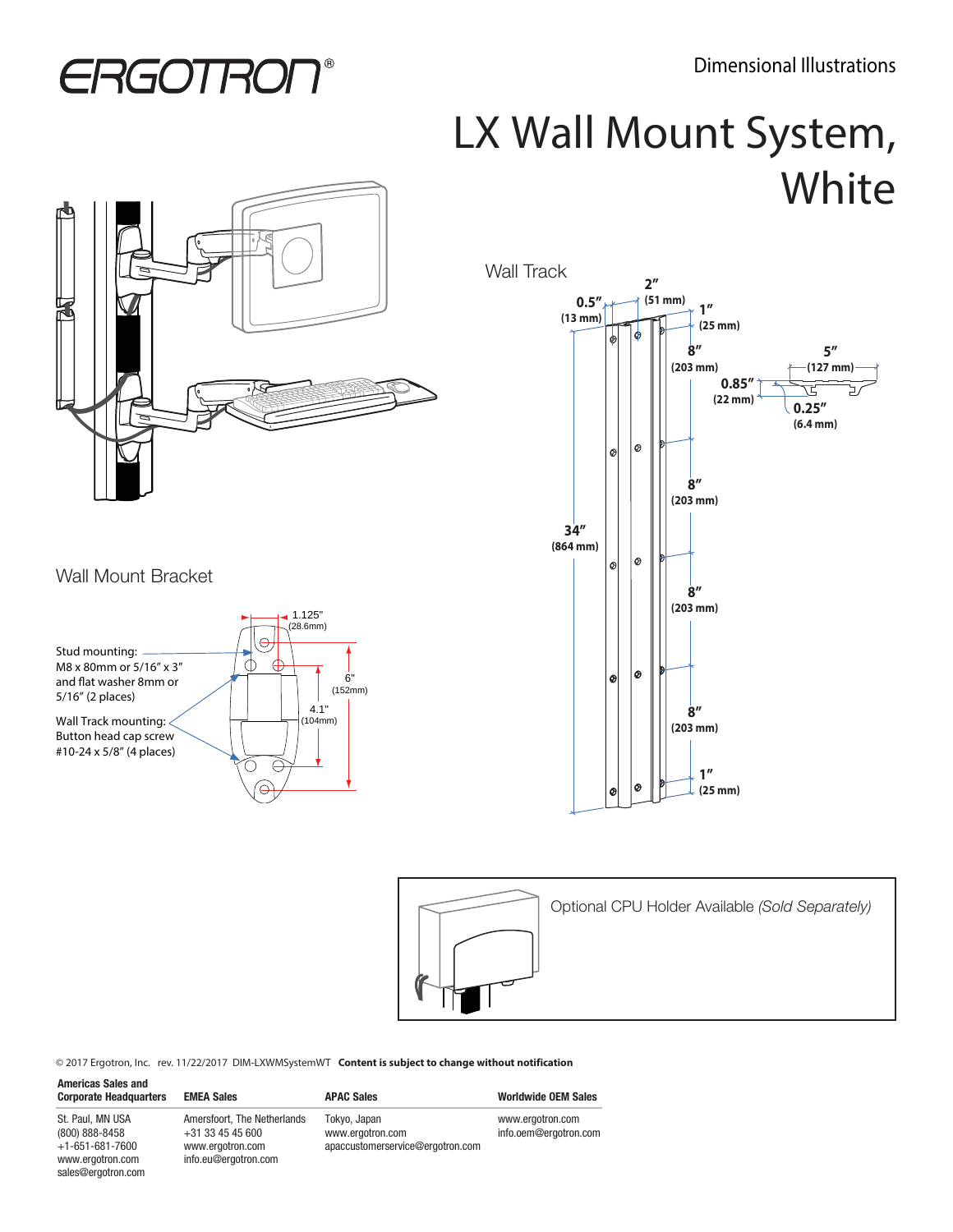Dimensional Illustrations



## LX Wall Mount System, **White**

**Dimensions** 





Range of Motion





**360°** ৻િ

Monitor depth greater than 2.5" (64 mm) may diminish capacity. Call Ergotron for more information.



**(3.2 - 11.3 kg)**

© 2017 Ergotron, Inc. rev. 11/22/2017 DIM-LXWMSystemWT **Content is subject to change without notification**

St. Paul, MN USA (800) 888-8458  $+1-651-681-7600$ www.ergotron.com sales@ergotron.com

**Americas Sales and** 

Amersfoort, The Netherlands +31 33 45 45 600 www.ergotron.com info.eu@ergotron.com

Tokyo, Japan www.ergotron.com apaccustomerservice@ergotron.com

Corporate Headquarters EMEA Sales **APAC Sales** APAC Sales Worldwide OEM Sales

www.ergotron.com info.oem@ergotron.com